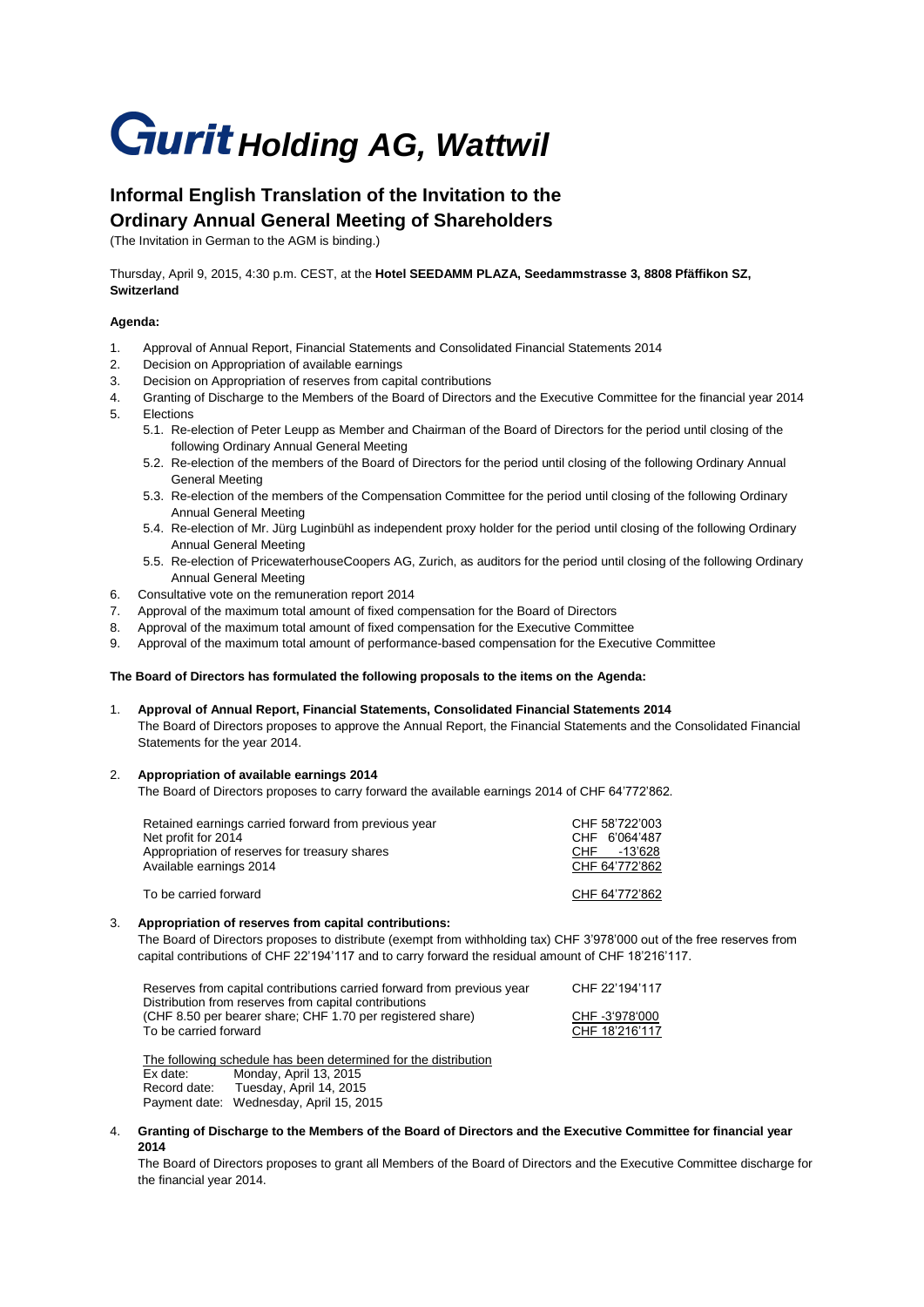#### 5. **Elections (individually)**

**5.1. Re-election of Peter Leupp as Member and Chairman of the Board of Directors for the period until closing of the following Ordinary Annual General Meeting** 

The Board of Directors proposes to re-elect Peter Leupp as Member and Chairman of the Board of Directors for a one-year term of office for the period until the closing of the following Ordinary Annual General Meeting.

#### **5.2. Re-elections of the members of the Board of Directors for the period until closing of the following Ordinary Annual General Meeting**

The Board of Directors proposes to re-elect the following people for a one-year term of office for the period until the closing of the following Ordinary Annual General Meeting.

- 5.2.1 Stefan Breitenstein
- 5.2.2 Niklaus H. Huber
- 5.2.3 Urs Kaufmann
- 5.2.4 Peter Pauli

#### **5.3. Re-election of the members of the Compensation Committee for the period until closing of the following Ordinary Annual General Meeting**

The Board of Directors proposes to elect the following people for a one-year term of office for the period until the closing of the following Ordinary Annual General Meeting.

- 5.3.1. Stefan Breitenstein
- 5.3.2. Niklaus H. Huber
- 5.3.3. Urs Kaufmann
- 5.3.4. Peter Leupp
- 5.3.5. Peter Pauli

#### **5.4. Re-election of Jürg Luginbühl as independent proxy holder for the period until closing of the following Ordinary Annual General Meeting**

The Board of Directors proposes to elect Jürg Luginbühl as independent proxy holder for a one-year term of office for the period until the closing of the following Ordinary Annual General Meeting.

#### **5.5. Re-election of PricewaterhouseCoopers AG, Zürich, as auditors for the period until closing of the following Ordinary Annual General Meeting**

The Board of Directors proposes to re-elect PricewaterhouseCoopers AG, Zurich, as auditors for a one-year term of office for the period until the closing of the following Ordinary Annual General Meeting.

#### 6. **Consultative vote on the remuneration report 2014**

The Board of Directors proposes to consensually take note of the remuneration report 2014 on the basis of a consultative vote.

#### 7. **Approval of the maximum total amount of fixed compensation for the Board of Directors**

The Board of Directors proposes to approve a maximum total amount of fixed compensation for the Board of Directors of CHF 720'000.- for the period from closing of the current Annual General Meeting until the next ordinary Annual General Meeting 2016.

#### 8. **Approval of the maximum total amount of fixed compensation for the Executive Committee**

The Board of Directors proposes to approve a maximum total amount of fixed compensation for the Executive Committee of CHF 2'300'000.- for the period from July 1, 2015 to June 30, 2016.

9. **Approval of the maximum total amount of performance-based compensation for the Executive Committee** The Board of Directors proposes to approve a maximum total amount of performance-based compensation for the Executive Committee of CHF 1'900'000.- for the period from January 1, 2015 to December 31, 2015.

#### **Representation/Proxy:**

A shareholder can be represented by a legal proxy or another shareholder.

In addition, shareholders can be represented by the independent proxy holder Dr Jürg Luginbühl, Vischer AG, Schützengasse 1, Postfach 1230, 8021 Zürich, as independent proxy holder as set forth in Art. 689c CO. Granting of proxy and written instructions may be submitted to the independent proxy holder by means of the instructions form by post or electronically via a platform for remote electronic voting.

Admission and voting cards as well as an instruction form or – alternatively a code to access the electronic platform for remote electronic granting of proxy and entering voting instructions – can be obtained until March 27, 2015 from UBS, Credit Suisse or directly from Gurit Services AG, Schaffhauserstrasse 339, 8050 Zurich (Fax +41 44 316-1569) by means of proving the legitimation of share ownership. Granting of proxy and instructions can be submitted to the independent proxy holder until April 2, 2015. Shareholders using the platform for remote electronic voting are no longer entitled to participate at the respective Annual General Meeting of Shareholders in person.

Shareholders who are in possession of printed share certificates of Gurit Holding AG are requested to exchange them for new share certificates with a new coupon sheet within the next three months. The exchange may take place via Gurit Services AG,